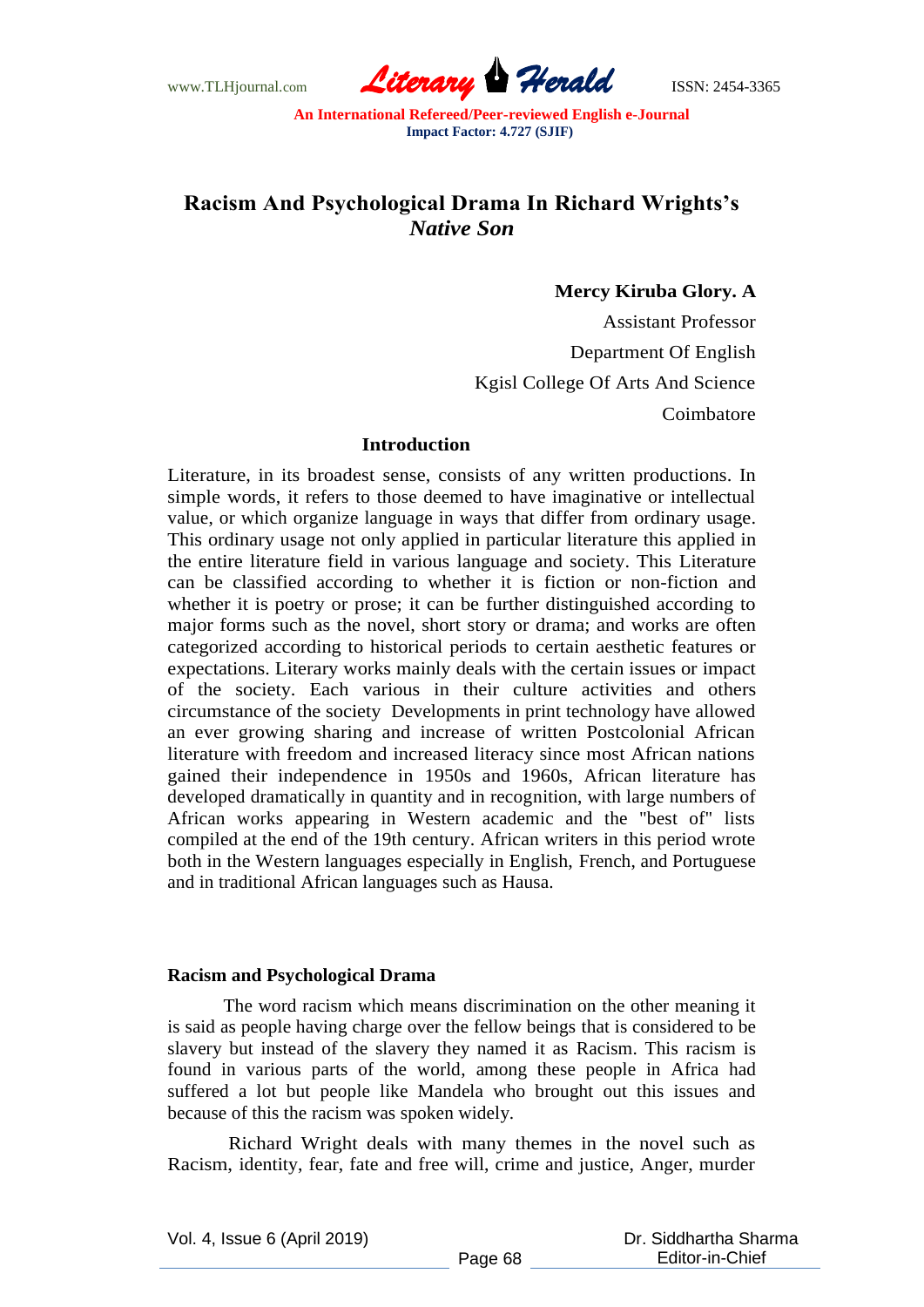www.TLHjournal.com *Literary Herald*ISSN: 2454-3365

and madness. African American writers talks about freedom and equality. They wanted to prove their existence. Therefore, they shaped different themes. Richard Wright draws his own experiences as an African-American male growing up in the south and moved to Chicago. He describes the sensation of "Blackness" through the mind of the protagonist, Bigger Thomas. He is depressed about the racial barrier, so he did not search for a job even though his family is in poverty. He wanted to attain his own will and fulfills his dream of defending the oppressor. The protagonist of Native Son is especially fearful of white people and the power they wield over himordinary white people, wealthy white people, white people who control the legal and justice system. Bigger's fear is symbolizes fear felt by much of black society. Fear also leads to terrible and unintended consequences; the protagonist's fear leads him to hurt his friends and even murder two women. The theme of fear delves throughout the novel in the mind of Bigger.

Literally, Bigger hates the white- skin as the obvious symbol of this oppression. This intense nature drives him through the path of crime. But in his sense of oppression, his hatred of the whites, and of his violence, since he takes that road, he is typical of millions of Negroes. From being tossed by many trails and tribulation, Bigger is affected in the state of trauma...,

Bigger dodged and the rat landed against a table leg. With clenched teeth, Bigger held the skillet; he was afraid to hurl it, fearing that he might miss. The rat squeaked and turned and ran in a narrow circle, looking for a place to hid; it leaped again past Bigger and scurried on dry rasping feet to one side of the box and then to the other, searching for the hole. Then it turned and reared upon its hind legs (NS 17)

In the opening scene of the novel, Bigger deals with a disgusting Black rat and he tries to kill it. The sensation of uttering the murder has been triggers out in the beginning. The words "Black" and "Whites" constantly disturb his mind due to the racial conflict in the society. The novel presents Bigger'straped feelings and his lack of personal, physical freedom. Bigger Thomas, the protagonist of the novel rapes a white woman and accidentally he commits murder. Then he burns the corpse in the furnace and then he writes a fake kidnapper note.

Bigger feels glad after the murder, his violence against a white woman gives a sense of power. After he commits the murder, he is at ease because he kills a white woman, Mary Dalton. He wants to attain his dreams by defending the whites. He is frustrated due to racial barrier and oppression of Blacks. His intention is to rob the money of the whites and lead a luxurious life but he did not want his people to get affected by his action.

He thinks that the murder has broken the hindrance of racial barrier and acts as a free man, unrestricted with a will of his own. Then he has the clear understanding of his own blackness and black culture, is

Vol. 4, Issue 6 (April 2019)

 Dr. Siddhartha Sharma Editor-in-Chief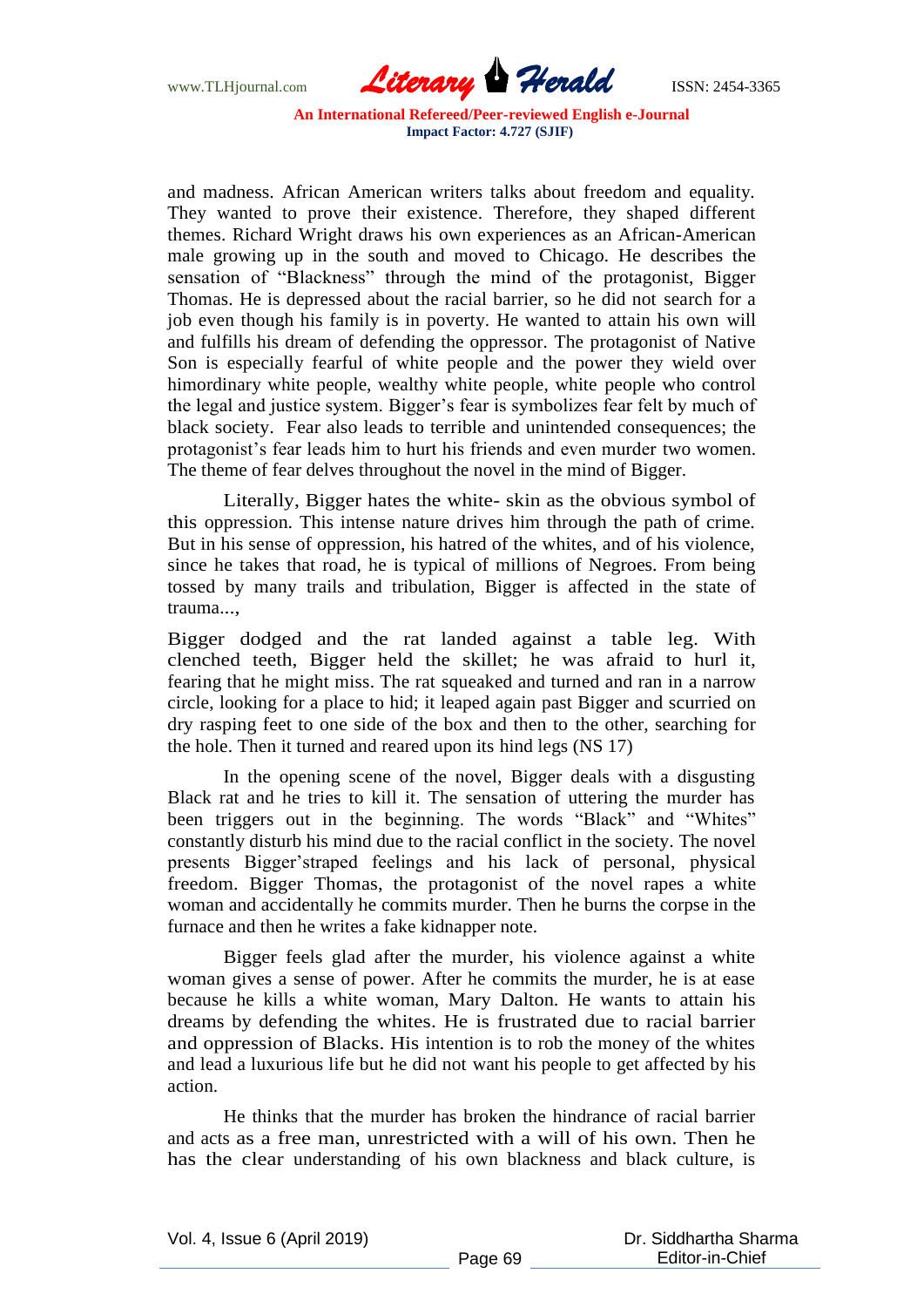www.TLHjournal.com *Literary Herald*ISSN: 2454-3365

determined primarily in relation to the city's dominant white culture. Before the murder, Bigger is irresolute, frustrated, longing but hopeless.

The racial conflict of the society affects his emotional state and undergoes a state of trauma. According to American psychological Association (APA), trauma is a normal reaction to a horrible event, the effect of it can be so severe. It can be caused by an overwhelmingly negative event which affects and gives an impact on the victims' mental and emotional stability. A victim may have anxiety or panic attacks and may not be able to cope with certain circumstances.

Racism is considered as one of the races is higher than the other. The nations that contain white people delivered racism against their minorities that is any race in the world. These minorities are such, Negros, the Pueblos of America, the Australian and the Asian people. These people gained the rights of Negros, and showed discrimination and domination and oppressed the Blacks.

This study deals with the discrimination and violence used against the black people who came from Africa to America. They suffered a lot from the fifteenth century in which their first coming was in Jamestown in 1619 by twenty blacks, till the twentieth century when they have some rights after the appearance of the Civil Rights Movement Literature helped as the tickets to voice for the Negro condition. Whereas writers and intellectuals from the different period had faced this racial condition to the other people.

Richard Wright's Native Son cautions people against denying the basic rights to all human beings in general and the blacks in particular. Bigger with his death proves to the world that the voices of the black people cannot be suppressed and every time there is injustice there would be people like Bigger who would become the voice of the voiceless blacks. Native Son is Wright's unique contribution to the work of human rights and humanitarianism, sympathy, community building and activism, trauma and recovery (5). According to Wright, racial oppression of

the blacks should form the basis of all black writing.

The novel shows the circumstances of anger and fear played out after Wright's hero, Bigger Thomas murder of a white woman named Mary. Bigger is an alienated character who simultaneously hates himself. Actually, he thinks he has no effect on his surrounding and is fed up with his alienation. He cannot be considered into the society in terms of his race and falls victim to violent effects of anti-black racism and the harassment of black existence. The main problem in the novel is limited chance of the possibility of both blacks and whites living in the world without anti-black prejudices and the thought of white supremacy. Being black in an anti-black world is what bring about the responsibility of black people upon their own problems in a white dominated society. The theme of psychological escape co-relates with the